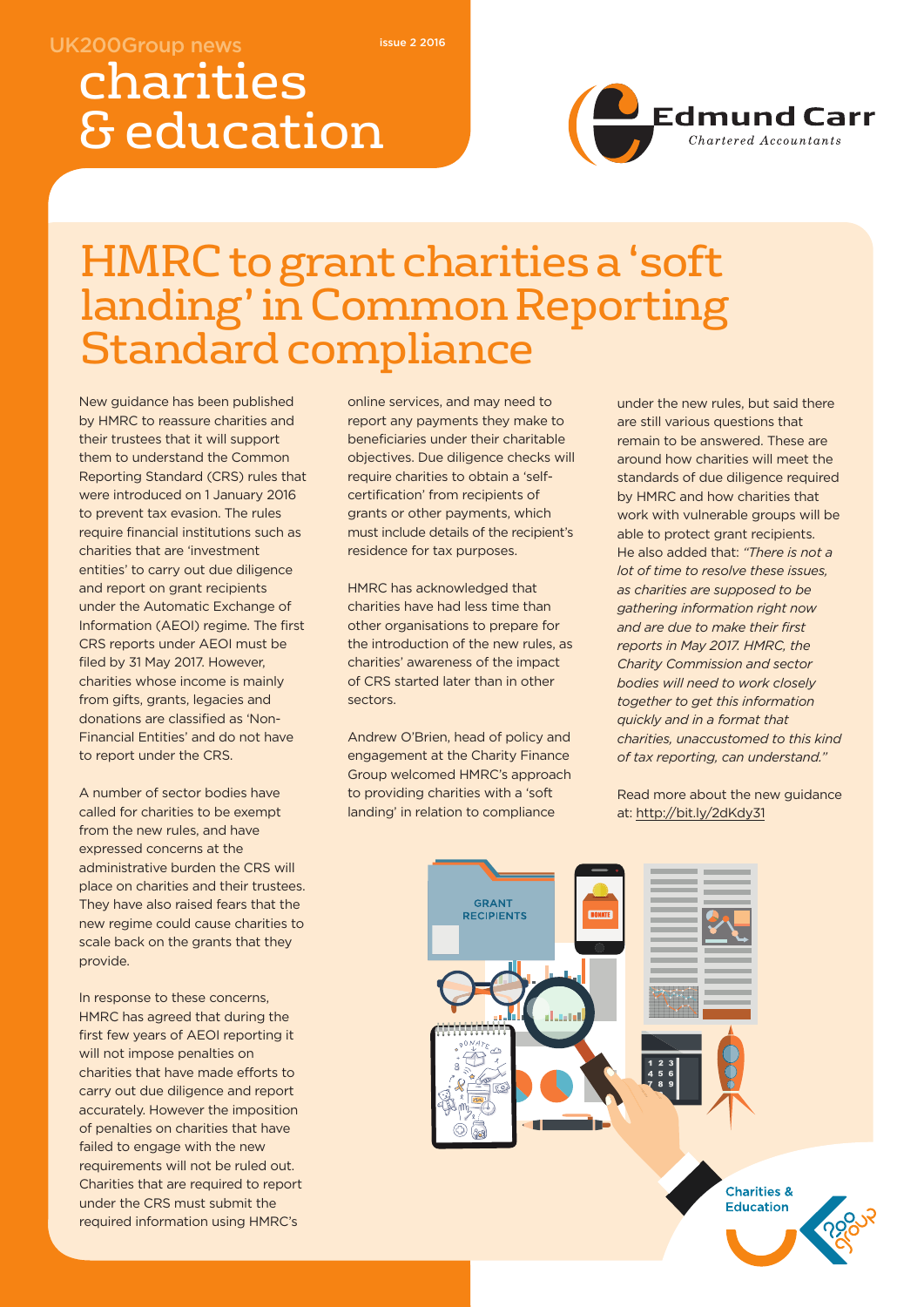# Charity Commission's approach to new powers criticised

The Charity Commission's proposed approach to the new power to disqualify trustees has been criticised by third sector organisations. The Commission outlined how it will exercise the power to disqualify in a policy paper published earlier this year. The power to disqualify was introduced under the Charities (Protection and Social Investment) Act 2016 and became effective on 1 October 2016.

The Commission will apply a three stage test to trustee disqualification orders. A trustee will be disqualified if they are unfit for the position, their disqualification is in the public interest and at least one of six conditions is met. The first five conditions relate to criminality,

misconduct or mismanagement, and fitness for leadership. The sixth condition relates to 'other conduct, whether or not in relation to a charity that is, or is likely to be, damaging to public trust and confidence in a charity or charities'. Both the National Council for Voluntary Organisations (NVCO) and the Association of Chief Executives of Voluntary Organisations (AVECO) believe that the sixth condition is too broad. NVCO described the Commission's wording as 'vague and open', and too subjective to be used as a criterion for disqualification.

The 2016 Act has also introduced the power to issue 'official warnings' when there has been a breach of

trust or duty or other misconduct or mismanagement, but the incident is not serious enough to warrant a statutory inquiry. This power will become effective in November 2016. Respondents to a consultation on draft guidance about the power's implementation have claimed that the guidance was not clear enough and warned that the power may be used as 'a lightning bolt' to punish charities.

Read more about the response to the policy paper at: http://bit.ly/2cWVIqQ

Read more about the response to the draft guidance at: http://bit.ly/2dDgjTS

### complaints about charity fundraisingup6%

Almost 67,000 complaints were made about charity fundraising practices in 2015, up by 6% from 2014, according to a report from the Fundraising Standards Board (FRSB). The annual 'FRSB Complaints Report' has revealed that charities that are members of the FRSB recorded 66,814 complaints about their fundraising activities in 2015.

The report has also indicated that 500 of the biggest fundraising charities in the UK were responsible for 98% of all fundraising complaints made in 2015. Furthermore, just 1% of charities, all of which have incomes of £10 million or more, were responsible for six in ten complaints in 2015. In comparison, 90% of small charities received no complaints about their fundraising practices in the same period.

Addressed mail and telephone methods of fundraising attracted the greatest number of complaints, accounting for 60% of all

fundraising complaints in 2015. Doorstep fundraising, clothing collections and email campaigns make up the top five methods of fundraising with regards to the number of complaints received. A further 35% of complaints were prompted because of a general dislike of fundraising methods. Trust fundraising and radio advertising recorded the lowest number of complaints.

The report also makes ten recommendations to help charities improve their fundraising practices and avoid complaints. These include identifying any activities that attract high levels of complaints, asking supporters how they would prefer to be contacted about fundraising

issues and taking steps to ensure any fundraising activities are compliant with fundraising legislation.

Andrew Hind, Chair of the FRSB said: *"While we must continually stress the essential need for charities to fundraise energetically and innovatively, charities must find ways to ensure that their fundraising approaches minimise any concern to the public. Fundraising should always be a positive experience that reflects the charity's own values and the importance of its supporters."*

Read more about the report at: http://bit.ly/2dlXUJ7

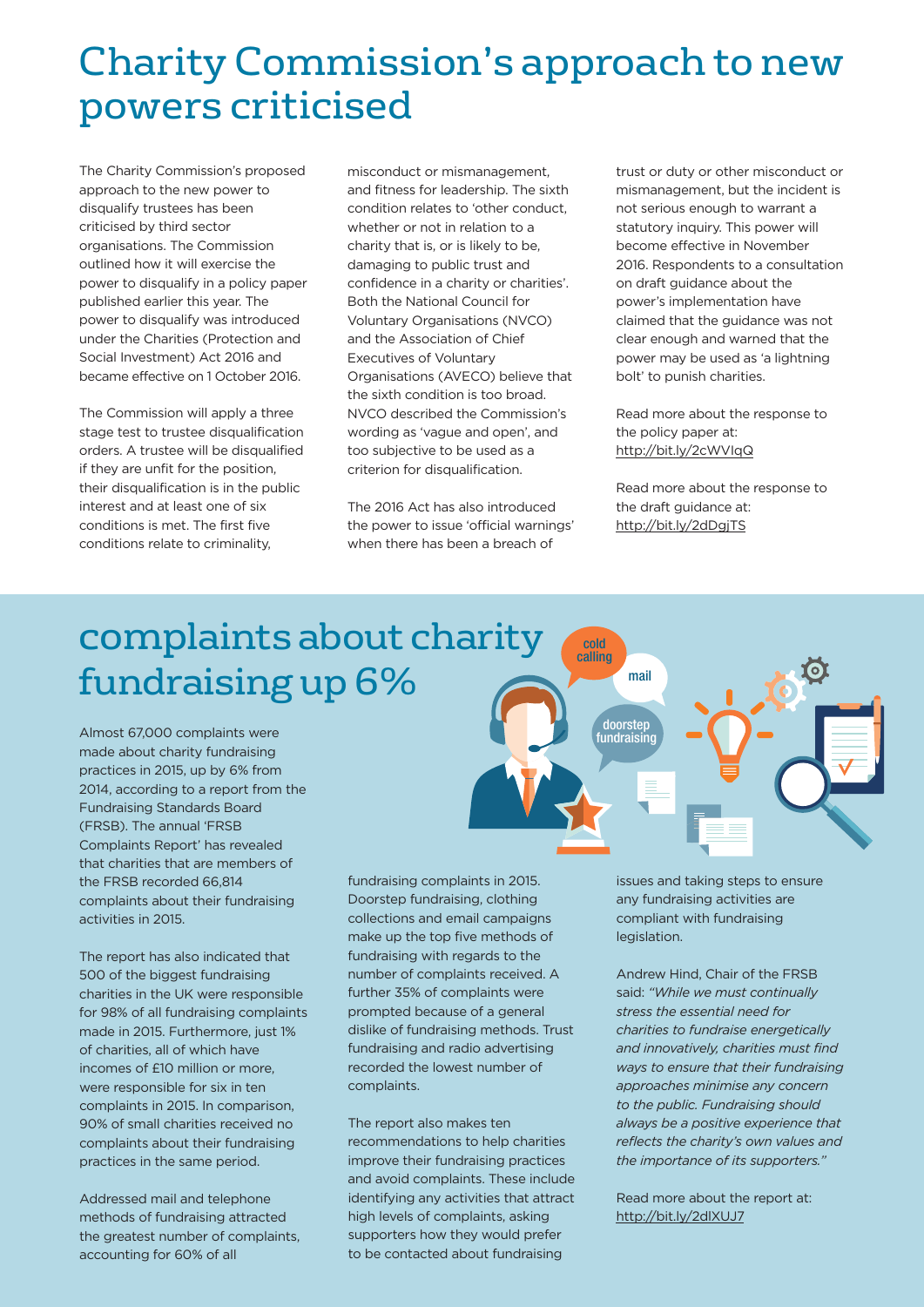# in brief...

#### **One in four are unaware they are using charity services**

The vast majority (98%) of the UK population have used services provided by charities, ranging from visiting a community centre run by a charitable organisation to receiving counselling from a mental health charity, according to a report based on research by the Charities Aid Foundation. However almost a quarter (23%) of people are not aware that services they have used were actually run by charities. One third of people aged 18 to 24 were unaware that a service they had used was provided by a charity, in comparison to 17% of people aged over 55. The report recommends that charities do more to promote their charitable status to service users to increase awareness of and support for the work that they do. http://bit.ly/2epXelR

#### **Guidance for charities working with fundraising agencies**

The Institute of Fundraising has published new guidance for charities that use fundraising agencies. The guidance sets out the main issues that charities should consider when engaging an agency to carry out fundraising activities on their behalf. In particular, the guidance will help charities to plan and prepare for engaging the services of an agency, select and appoint a fundraising partner, establish the terms of the agency's contract and put procedures in place to monitor, review and evaluate the service provided by the agency. Stephen Dunmore, Chief Executive of the Fundraising Regulator said: *"it is imperative that every aspect of the fundraising relationship is carefully considered by both charities and agencies, to ensure the public can have confidence in fundraising practice and to protect charities from reputational and financial risk."* Read more about the guidance at: http://bit.ly/2dxAml3

#### **Fundraising Regulator confirms levy structure**

The Fundraising Regulator has confirmed the details of its new levy regime, which came into force on 1 September 2016. The levy applies to charities that spend £100,000 or more on fundraising each year. Smaller charities that are outside the scope of the levy regime can register with the Fundraising Regulator on a voluntary basis for £50 per year to demonstrate their commitment to good fundraising practice. The Regulator has also published further details of its Fundraising Preference Service, which will allow members of the public to opt out of fundraising communications from charities that are subject to the levy. The Fundraising Preference Service is due to be introduced in 2017. http://bit.ly/2dm1G4l

#### **Law Commission consults on changing purposes**

The Law Commission is consulting on its proposals to enable incorporated charities to convert to 'trust corporation' status more easily. Incorporated charities that hold land in charitable trust must have trust corporation status before they are able to sell this land. However, incorporated charities have argued that converting to trust corporation status is complex, time consuming and expensive. As a result, the Law Commission has proposed to make it easier for incorporated charities to change their status. The Commission is also consulting on its plans to allow unincorporated charities to change their charitable purpose with the consent of the Charity Commission for England and Wales. Currently, unincorporated charities wishing to change their purpose must seek a scheme (a formal legal document that is only granted in special circumstances) from the Charity Commission. http://bit.ly/2dt8DTe

#### **New guidance for charities on legal proceedings**

The Charity Commission for England and Wales has issued new guidance for charity trustees about taking and defending legal proceedings. The guidance clarifies the issues that trustees should consider when faced with litigation and helps them comply with their legal obligations, as well as their duty to act in the best interests of their charity. The guidance sets out some guiding principles that trustees should consider with regard to any legal proceedings, such as what the financial implications may be or whether it is in the best interest of the charity. It also outlines the alternative dispute resolution methods that trustees should consider before taking legal action, for example using third party mediation services. http://bit.ly/2cMSenH

#### **Charities urged to manage financial risks**

Charity trustees that take early action to identify and manage financial risks will secure better outcomes for their charities and beneficiaries. This is according to two reports published by the Charity Commission for England and Wales. The reports have revealed that the financial outlook for the charity sector remains challenging and has urged trustees to stay alert to financial risks. The reports outline the different options that trustees should explore to achieve positive outcomes despite their financial difficulties, including mergers and collaborations. The reports also include a number of case studies that demonstrate the early steps trustees can take to address and manage financial difficulties, as well as to minimise the risk to their beneficiaries.

http://bit.ly/2dTktpR